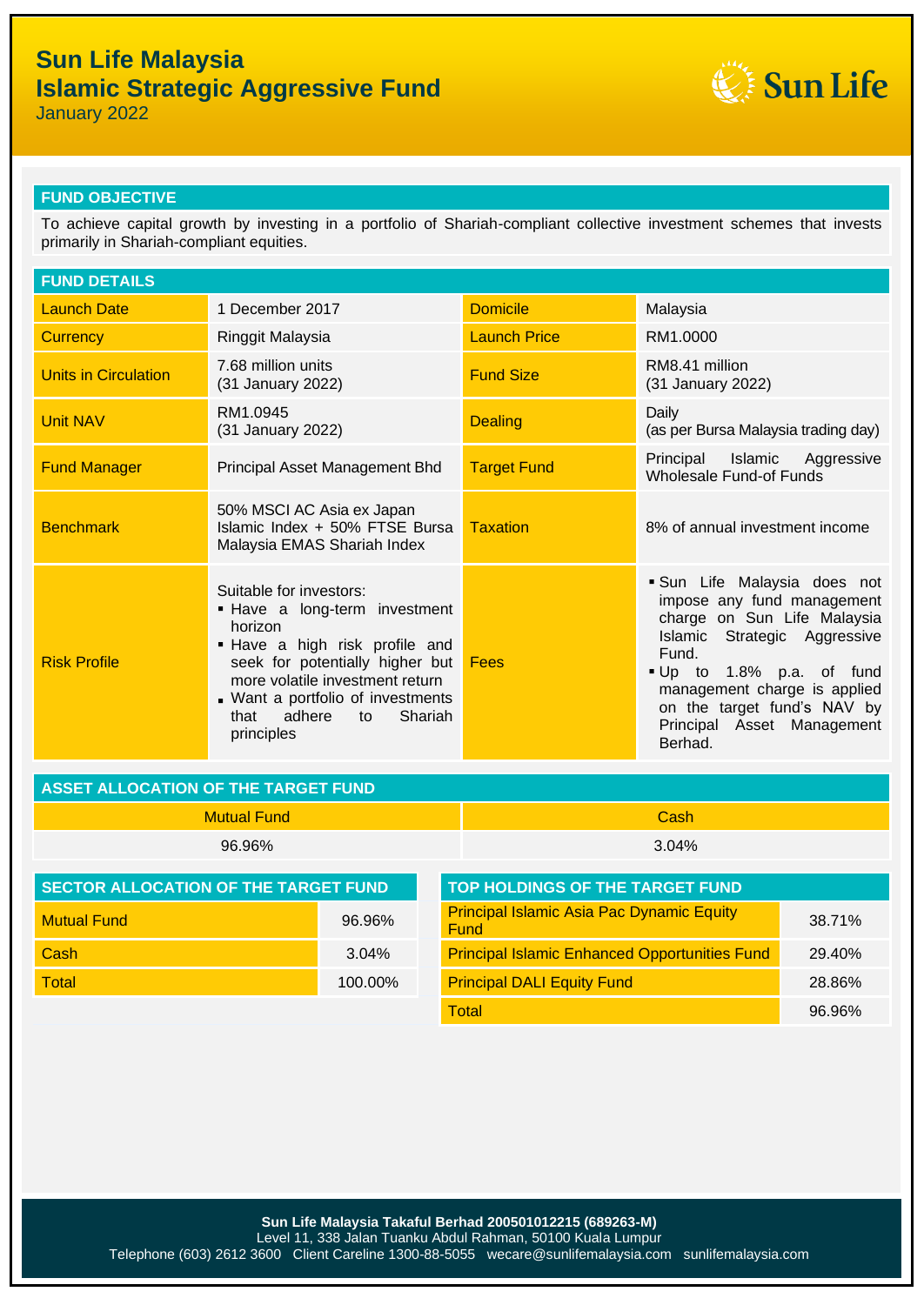

January 2022

#### **PERFORMANCE RECORD**

This fund feeds into Principal Islamic Aggressive Wholesale Fund-of-Funds ("target fund") with the objective to achieve capital growth by investing in a portfolio of Shariah-compliant collective investment schemes that invest primarily in Shariah-compliant equities.

Table below shows the investment returns of Sun Life Malaysia Islamic Strategic Aggressive Fund versus its benchmark as at 31 January 2022:

| $\frac{9}{6}$    | YTD     | 1 <sub>M</sub> | 3M      | 6M      | 1-Year  | 3-Years | <b>Since</b><br><b>Inception</b> |
|------------------|---------|----------------|---------|---------|---------|---------|----------------------------------|
| Fund*            | $-4.76$ | $-4.76$        | $-6.22$ | $-1.74$ | $-3.50$ | 22.88   | 9.45                             |
| <b>Benchmark</b> | $-3.69$ | $-3.69$        | $-3.50$ | $-3.10$ | $-6.19$ | 16.17   | 3.31                             |

*\* Calculation of past performance is based on NAV-to-NAV*

**Notice: Past performance of the fund is not an indication of its future performance which may differ. The fund performance is not guaranteed.**

### **FUND MANAGER'S COMMENTS**

In January, the Fund fell 4.76% underperforming the benchmark by 1.07ppt as the Islamic Index fell 2.6% during the month with the broad-based selloff led by South Korea and Australia while Philippines and Indonesia posted positive returns.

The higher inflation print across many countries and resultant higher bond yields have reset the investment appetite for investors to the side of caution. With the US Fed's commentary sounding more hawkish, the market expectations implied by Fed Funds Futures is now pricing 5 rate hikes for 2022. The trajectory of bond yields from here-on would be a key indicator of any reversion in investor appetite.

In China, after the reduction in reserve requirement ratio and loan prime rate in December, the PBOC continued to lower its loan prime rate again in January by 10bps and also introduced targeted measures for property developers whereby debt accrued from acquiring distressed assets are excluded from compliance with the 'three red lines'.

Our view is that peak regulatory risk in China has passed. We are fully invested and plan to diversify our holdings across businesses to improve our portfolio's resilience. Our recent purchases were in the areas of med-tech, new energy vehicle supply chain, cement and energy. We funded these purchases by trimming selected stocks where growth durability is lacking and where valuations are lofty. Off-benchmark stocks contribute ~40% to our holdings.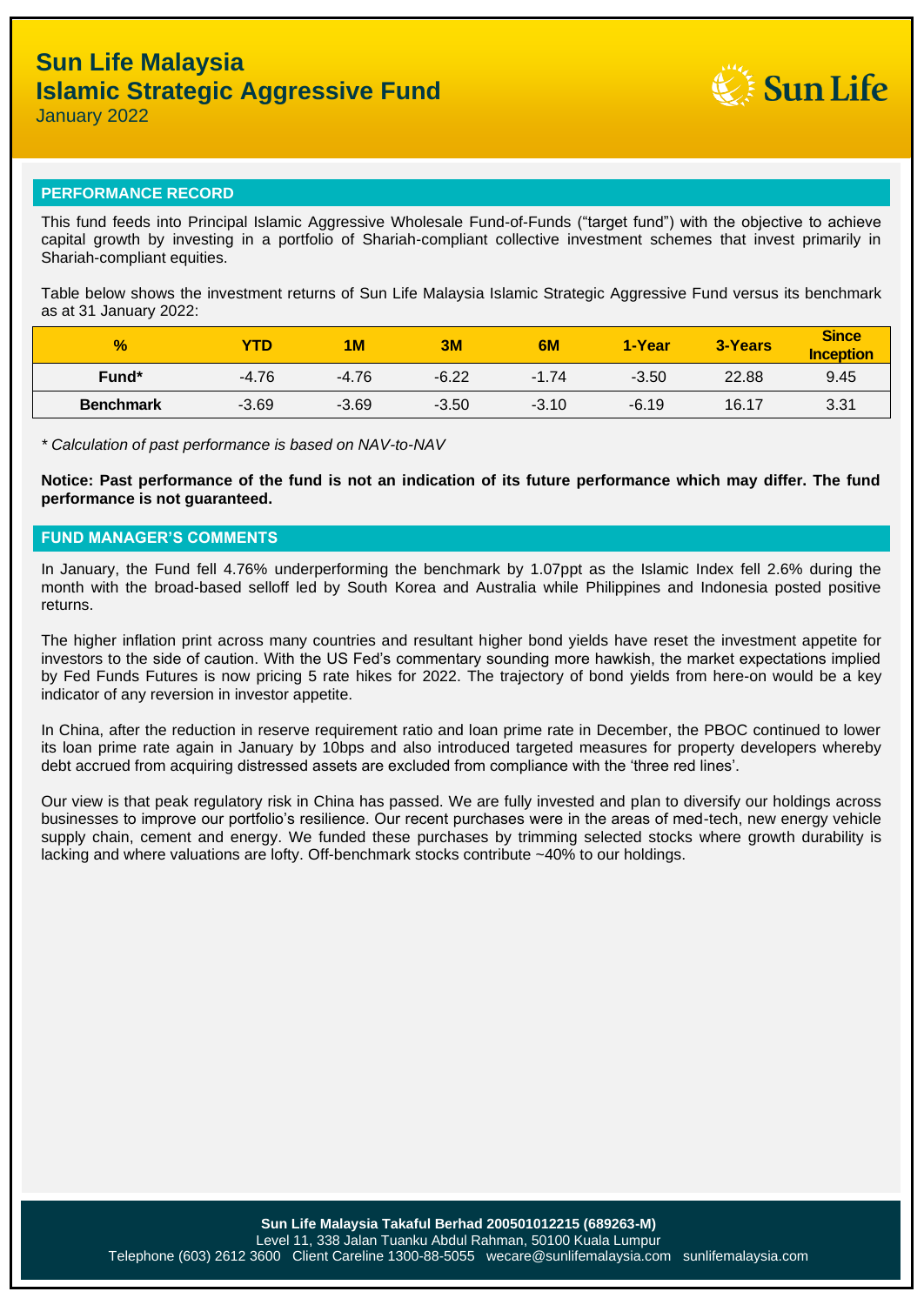# **Sun Life Malaysia Islamic Strategic Aggressive Fund**



January 2022

| <b>RISKS</b>                                                                                                     |                                                                                                                                                                                                                                                                                                                                                                                                                                                                                                                                                                                                                                                                                                                                                                                                                                                                                                                                                |  |  |  |
|------------------------------------------------------------------------------------------------------------------|------------------------------------------------------------------------------------------------------------------------------------------------------------------------------------------------------------------------------------------------------------------------------------------------------------------------------------------------------------------------------------------------------------------------------------------------------------------------------------------------------------------------------------------------------------------------------------------------------------------------------------------------------------------------------------------------------------------------------------------------------------------------------------------------------------------------------------------------------------------------------------------------------------------------------------------------|--|--|--|
| All investment carries some form of risks. The potential key risks include but are not limited to the following: |                                                                                                                                                                                                                                                                                                                                                                                                                                                                                                                                                                                                                                                                                                                                                                                                                                                                                                                                                |  |  |  |
| <b>Market risk</b>                                                                                               | Market risk refers to the possibility that an investment will lose value because of a general<br>decline in financial markets, due to economic, political and/or other factors, which will result in<br>a decline in the target fund's NAV.                                                                                                                                                                                                                                                                                                                                                                                                                                                                                                                                                                                                                                                                                                    |  |  |  |
| <b>Inflation risk</b>                                                                                            | This is the risk that your investment in the target fund may not grow or generate income at a<br>rate that keeps pace with inflation. This would reduce your purchasing power even though the<br>value of the investment in monetary terms has increased.                                                                                                                                                                                                                                                                                                                                                                                                                                                                                                                                                                                                                                                                                      |  |  |  |
| <b>Manager's Risk</b>                                                                                            | This risk refers to the day-to-day management of the target fund by Principal which will<br>impact the performance of the target fund. For example, investment decisions undertaken by<br>Principal, as a result of an incorrect view of the market or any non-compliance with internal<br>policies, investment mandate, the deed, relevant law or guidelines due to factors such as<br>human error or weaknesses in operational process and systems, may adversely affect the<br>performance of the target fund.                                                                                                                                                                                                                                                                                                                                                                                                                              |  |  |  |
| <b>Reclassification of</b><br><b>Shariah status risk</b>                                                         | This risk refers to the risk that the currently held Shariah-compliant securities in the target<br>fund may be reclassified as Shariah non-compliant in the periodic review of the securities by<br>the Shariah Advisory Council of the Securities Commission Malaysia (SACSC), Shariah<br>adviser of the issuer, the Shariah Adviser or the Shariah boards of the relevant Islamic<br>indices. If this occurs, Principal will take the necessary steps to dispose of such securities.<br>There may be opportunity loss to the target fund due to the target fund not being allowed to<br>retain the excess gains derived from the disposal of the Shariah non-compliant securities. In<br>the event that the Shariah non-compliant securities are disposed of at a price lower than the<br>investment cost, it may adversely affect the value of the target fund. Thus, it may cause the<br>NAV of the target fund or price of units to fall. |  |  |  |
| <b>Risk associated with</b><br>investing in Islamic CIS                                                          | Since the target fund will invest entirely into Islamic CIS, there is a risk of concentration into<br>Islamic CIS, in which the Islamic CIS's management company has absolute discretion over<br>the Islamic CIS's investment technique and knowledge, operational controls and<br>management. In the event of mismanagement of the Islamic CIS and/or the management<br>company, the NAV of the target fund, which invests into those Islamic CIS would be affected<br>negatively. Should the situation arise, Principal will seek for another Islamic CIS that is<br>consistent with the objective of the target fund.                                                                                                                                                                                                                                                                                                                       |  |  |  |
| <b>Country risk</b>                                                                                              | The target fund may invest into Islamic CIS which can be domiciled in various countries.<br>Therefore, the target fund will be subjected to risks specific to the countries in which the<br>Islamic CIS are domiciled. Such risks include adverse changes in economic fundamentals,<br>social and political stability, laws and regulations and foreign investments policies. These<br>factors may have an adverse impact on the price of the Islamic CIS, which will depress the<br>Islamic CIS's NAV growth, and consequently depress the target fund's NAV growth.                                                                                                                                                                                                                                                                                                                                                                          |  |  |  |